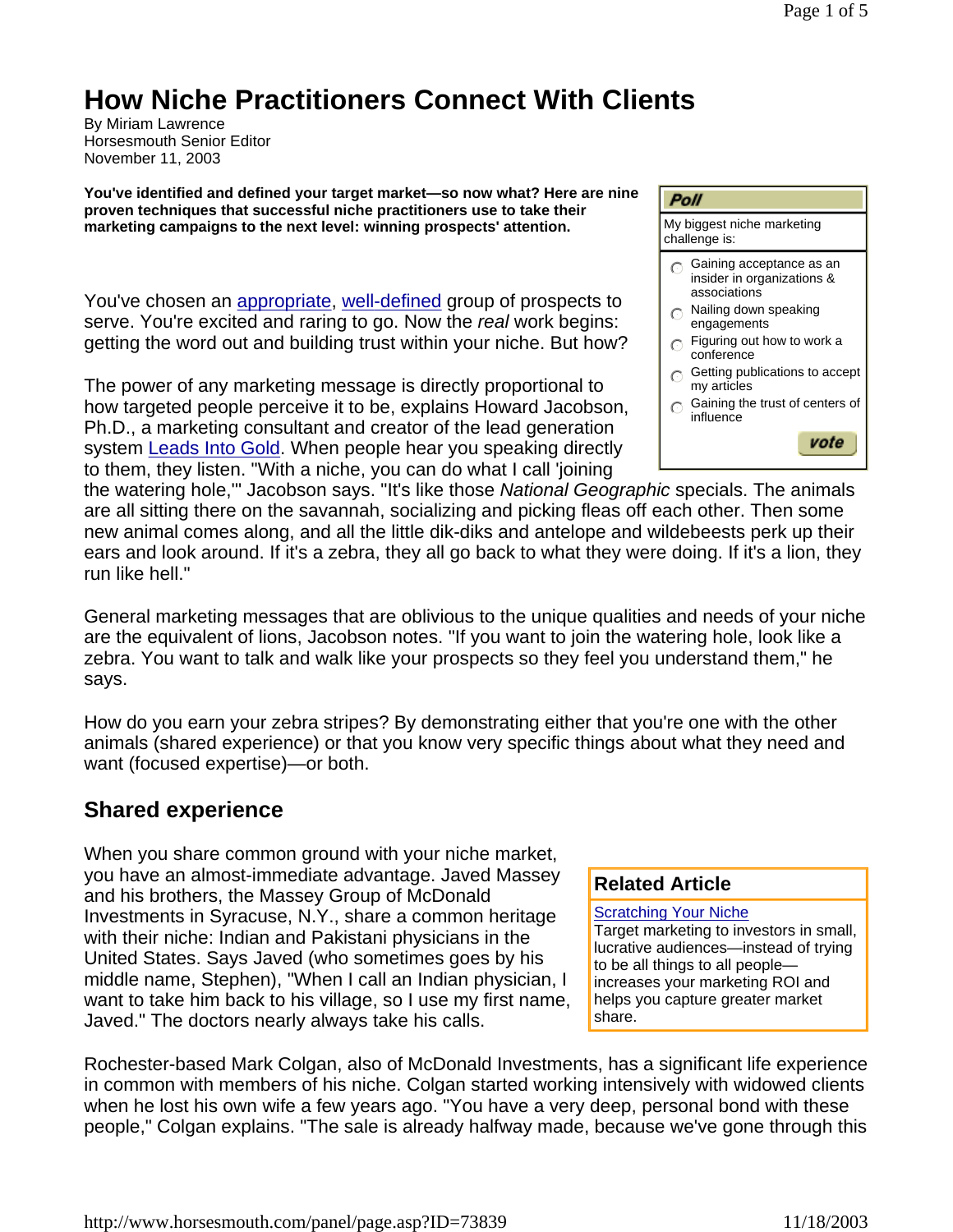intense common experience."

## **Focused expertise**

Still, shared experience will take you only so far. Most successful niche practitioners who have something innately in common with their prospects also bring specialized expertise to the table.

Financial planner John Nadworny became interested in special-needs planning when his third child was born with disabilities. He quickly realized how badly people in his situation needed information. "I figured that, if I didn't know what to do as a planner, others must be desperate," Nadworny remembers.

But identifying the need and sharing common ground were only the beginning. "It took me two years of learning before I professed to be a specialist," says Nadworny, who found himself at sea early on because so little information existed on the subject. "No one was doing comprehensive planning for families of children with special needs. In some cases I'm setting precedents in some planning techniques because there is no writing on the topic." In fact, after nine years in the special-needs field, Nadworny and his partner are now working on a book.

## **Hanging at the watering hole**

Assuming you have the necessary background and expertise to bond with your prospects, how do you find out where they congregate—and how do you get their attention once you arrive? Here are some proven techniques used by successful niche practitioners:

• One-on-one marketing. If you do it right, says CFP Jim Abel of Physicians Financial & Insurance Services in St. George, Utah, you can prospect and conduct market research at the same time, at very low cost. Abel, who works exclusively with people affiliated with the medical community, uses what he calls the "rifle approach": he takes prominent physicians to lunch or dinner. "Sit down with movers and shakers in your niche," he advises. "Look them straight in the eye and say, 'I need your help. This is who I am and what I want to accomplish, and I just want to pick your brain. Can you tell me what you're looking for from someone like me?' Immediately the walls go down. You wouldn't believe how much information they give you."

Abel stresses that he never asks these physicians for their business. "But seven out of 10 times, they ask me if I'm taking on new clients. They don't want to be pursued—but you can set yourself up where it becomes their idea." Abel is on track to be producing \$1 million within 18 to 24 months, only three years after specializing in the medical niche and he spends less than \$5,000 per year on marketing.

• **Targeted seminars.** Targeted seminars are an effective niche marketing method because, by definition, members of niches congregate together and talk to one another. Shabri Moore, a financial planner in Frederick, Md., works mostly with women professionals and business owners. "I do a lot of educational seminars, all invitation only," Moore says. "I don't advertise at all. I just invite clients I already have to a lunchand-learn seminar and ask them to bring a friend."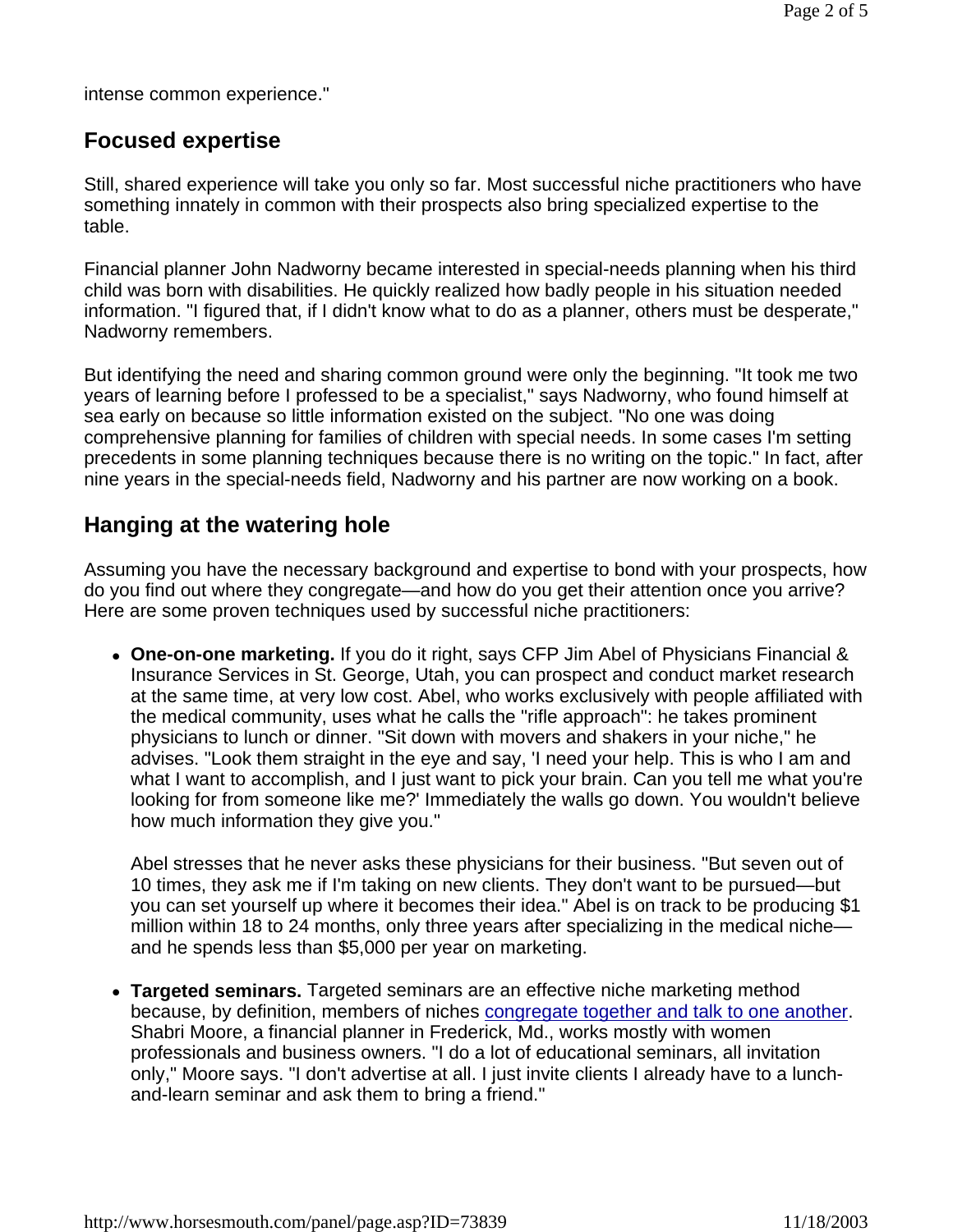Gayle Buff of Buff Capital Management in Newton, Mass., also used seminars to establish her practice. "I drew on my strengths," recalls the former psychiatric nurse. "I already had relationships with hospitals, and I saw myself as educator, so I went in, learned about their benefits programs, and started doing seminars and classes about that. Rather than putting an ad in the paper, I did what was comfortable for me, which was to get out and talk with people and teach them things." Those early efforts paid off; Buff has been named one of the 150 best financial advisors for doctors by *Medical Economics* magazine for five years running.

- Associating with associations. There's nothing like a trade association to help you become immersed in your niche. Membership gives you access to conferences and networking events, furnishes you with directories, and allows you to get involved with a variety of committees. Some associations also provide creative prospecting and client appreciation possibilities. Karen Ibach, an independent financial planner in Arlington Heights, Ill., joined a trade association when she began targeting advertising executives. "As one of their events a couple of years ago, they brought Walter Cronkite to town," Ibach remembers. "As a member of this group, I could invite guests, so I brought half a dozen people to hear Walter. Walter with a couple of drinks is a lot of fun."
- Public speaking. Of course, one of the biggest benefits of involvement with associations of all kinds is the opportunity to speak at targeted meetings and conferences. Moore, for example, offers herself as a speaker to women's organizations like the National Association of Women Business Owners, which has chapters all over the country.

The key to using public speaking as a niche marketing technique, say practitioners, is gaining the trust of key centers of influence. Colgan, for example, speaks frequently for local bereavement groups. "There's a woman here who organizes them," he says, "and she invites me to speak all the time. If you get some centers of influence who are in touch with smaller subgroups, it allows you to get in touch with folks on a regular basis."

That's how Bob Kelly and Kyle DeVries of Encino, Calif.–based Creative Edge Planning developed their niche—auto-dealership owners. Kelly and DeVries spoke to a regional "20 Group" at the behest of an existing client. The group's moderator liked what he heard, and word spread. Now the two actively market their presentation capabilities to 20 Group moderators all over the country and also speak regularly at national meetings.

• Conferences. Even if you hate public speaking, you can work the conference angle. Want to keep it low-key? "Call up one of your clients in the niche, say you're going to this conference, and ask if they plan on attending," Ibach suggests. "Go with them. When you walk down the aisles, they'll know everyone there. They'll introduce you."

You can also sponsor a booth or hospitality events at meetings and conventions. That is Massey's primary marketing strategy. There are 75,000 Indian and Pakistani doctors in the United States, Massey explains, and each group has a national convention. "Everybody comes. You may get 3,000 docs at one time from all over the country," he says. "Drug companies are there, exhibiting and trying to sponsor different events. It's a big marketplace. So we go to the convention. We sponsor some events, and we have a cappuccino machine running in our booth. It costs \$10,000 for four days. We get names, do newsletters, do a mailing." This national marketing strategy has paid off; today, the group manages close to \$200 million, almost exclusively for clients within their niche.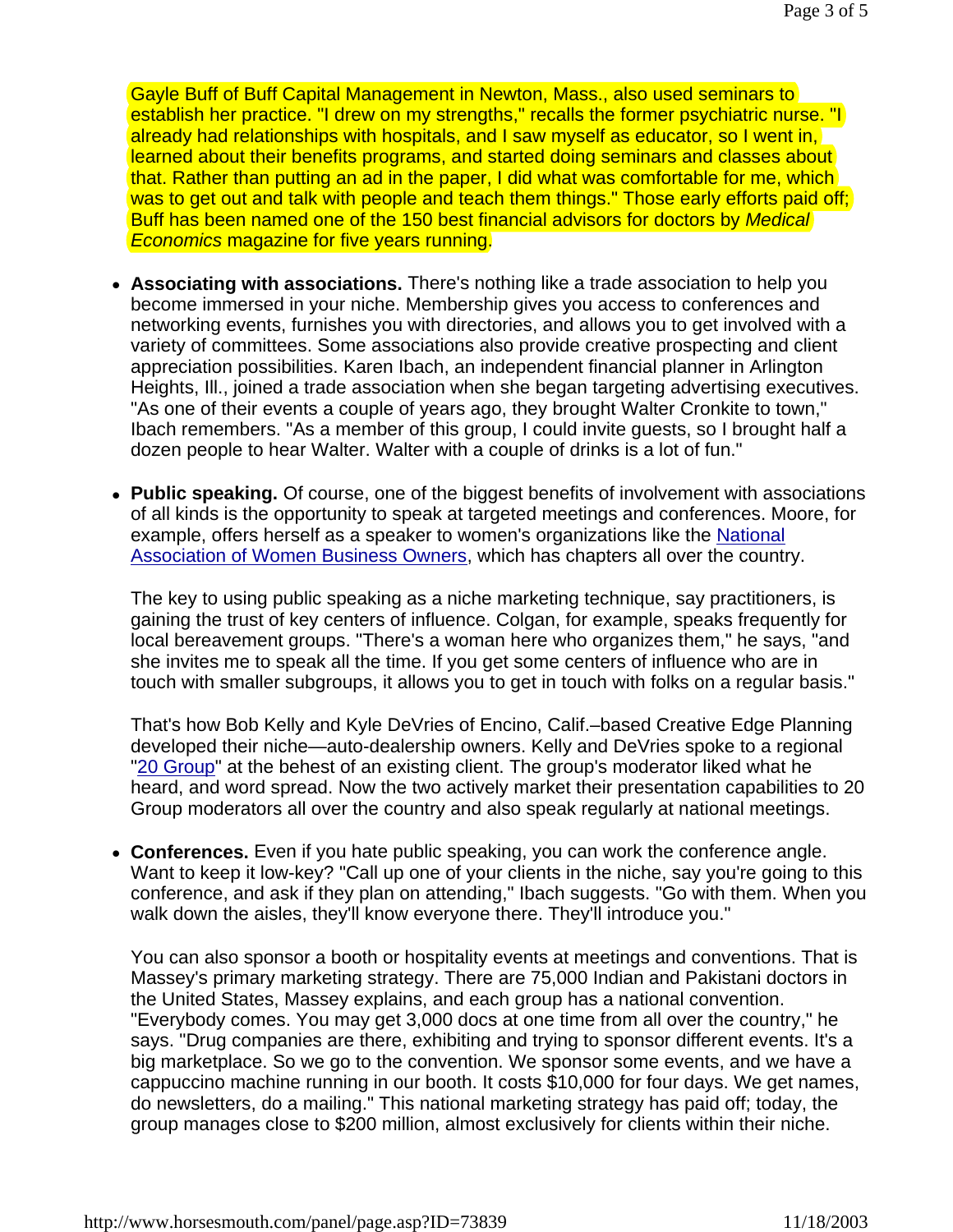- The written word. If you work for a major firm, you may have some compliance hurdles to contend with, but writing for your target audience can have powerful impact. Colgan honed his image as an expert by publishing some articles in trade magazines for funeral directors before he started contacting them. "I felt if I just went up to funeral directors and said, 'Hey, I'm a great guy and a CFP and my wife just died,' they'd say, 'That's nice, but what's your résumé like?'" Colgan eventually took the plunge and leveraged his knowledge into a book, which has proven very successful for him. "Now two of the three referrals I'm getting are direct results of the book."
- Creative advertising. Advertising tends to be the least cost-effective niche marketing, but when it's done carefully, creatively, and in a targeted fashion, it can pay off. Massey has had some success with carefully placed magazine ads. And when Abel was first establishing himself as a resource for physicians, he used that least sophisticated of media—the Yellow Pages. "We told them we wanted them to create a new heading in the physician and dentist section: 'physicians financial and insurance services.' We're the only ones listed there. We also put our name elsewhere in the Yellow Pages, but it says, 'See our ad in physician services.' Everyone else is putting their ads under 'investment services' and 'financial planner.'" Abel says this simple, low-tech tactic turned out to be very effective.
- **Consistent branding.** Starting with the very name of his practice—Physicians Financial & Insurance Services—Abel makes sure to project a specialized image consistent with his niche. "We spent a little money on brochures and folders that are visually identified with physicians," he says. He even builds his brand when he turns clients away. "Whenever someone calls in who is not a member of the medical community, we reemphasize that we only work with those people. We've built relationships with other advisors to whom we can refer non-medical clients," Abel adds. "Those advisors in turn see us as the specialist, and we have gotten referrals to physicians from them."

Jacobson points out that building and ferociously protecting your brand can create significant barriers to entry for potential competitors. "It's like the old days in the town where there was one butcher—there was a sense of loyalty that kept others out," he explains. "Who's going to patronize some newcomer? Your niche should feel that way about you over time. You become the obvious choice because you're the *only* choice."

• Community involvement: Many successful niche practitioners do well by doing good. Jaime Zimmerman, a 16-year veteran with R.W. Baird in Madison, Wis., recently began developing a niche working with gay and lesbian clients. Volunteering with organizations that cater to that community has been his primary marketing strategy to date. "It makes sense to do lifestyle marketing," Zimmerman observes. "You network with people who are trying to serve the same groups. I don't typically get involved in charitable organizations thinking, 'What am I going to get out of this?' But it's a wonderful way to meet people—and then people come to you."

Nadworny, too, has built his niche practice largely through volunteer work sparked by his own son's special needs. "I volunteered first," he recalls. "I joined a lot of organizations, got appointed to the Governor's Commission on Mental Retardation, got on the board of directors with The Arc, got involved in state chapters for folks with special needs." Now, he says, "It's all networking. Every day we live it. We do seminars, but we never follow up or call anyone—people call us. I go to a lot of meetings and conferences—and I don't